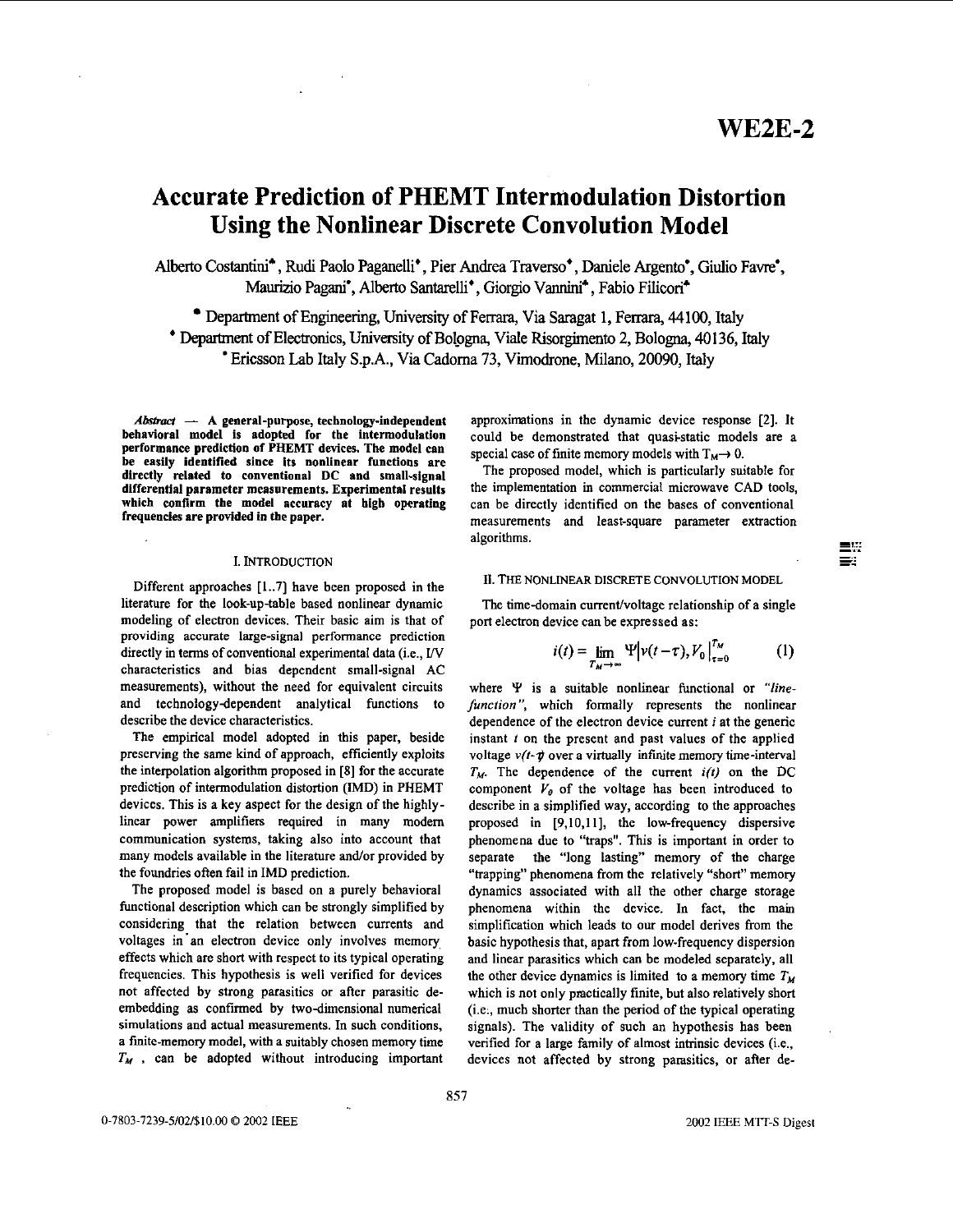embedding from parasitics), both through accurate numerical device simulations and experimental results.

When the short memory condition is satisfied, **so** that a small  $T_M$  can be used in (1) without introducing any relevant "memory truncation error", the device dynamics can be more conveniently described in terms of *"dynamic voltage deviations"*  $e(t, \phi = v(t - \phi - v(t)),$  *suitably defined as* the difference between the "past" value *v(1-p* of the applied voltage with respect to the present value *v(t):* 

$$
i(t) \approx \Phi \Big| \nu(t), e(t, \tau), V_0 \Big|_{\tau=0}^{T_M} \tag{2}
$$

If the time value  $T_M$  is short enough in relation to the  $e(t, \phi)$  can be considered small even under large signal conditions, so that the nonlinear functional dependence on  $e(t, \psi)$  in (2) can be described in terms of a linear convolution with respect to *e(t.9:* 

$$
i(t) = F^{LF}\left[v(t), V_0\right] + \int_{0}^{T_M} g[v(t), \tau] \left[v(t - \tau) - v(t)\right) d\tau \tag{3}
$$

The term  $F^{LF}[\nu(t), V_0]$  in (3) describes the device behavior at DC and low-frequency operation by taking also into account the effects of dispersive phenomena through the additional dependence on the mean value  $V<sub>0</sub>$  of the applied voltage **[9,10,11].** The second term in (3) represents a purely-dynamic single-fold convolution integral between voltage deviations and a "pulse response function"  $g[v(t), \vec{\tau}]$  nonlinearly-controlled by the instantaneous applied voltage. This term accounts for purely-dynamic nonlinear phenomena which are important at high operating frequencies.

Equation (3) represents a finite memory nonlinear model which correctly describes the behavior of a given electron device provided that suitable values of  $T_M$  can be found for which the errors due to both memory truncation and linearization with respect to the voltage dynamic deviations are small enough *[2].* 

In order to make model extraction and implementation feasible, the memory time  $[0, T_M]$  of the nonlinear intrinsic device is divided into a suitable number  $N_D$  of intervals of width *Ar* This allows for a new formulation of the model where the dynamic deviation is a function of a finite number of points in the  $\tau$ -domain, while the voltagecontrolled dynamic pulse response is expressed by means of a  $p$  index which "discretizes" the convolution integral by a finite summation:

$$
i^{e}(t) = F^{LF} [v(t), V_0] +
$$
  
+ 
$$
\sum_{p=1}^{N_D} g_p [v(t)] [v(t - p\Delta \tau) - v(t)] + \Delta i_{par}(t)
$$
 (4)

In this expression an additional current contribution  $\Delta_{\text{part}}(t)$  has also been included in order to account for the possible presence of a parallel parasitic linear network, as shown in Fig.1 for the two-port case. The parasitic term in **(4)** can **be** explicited in the following form:

$$
\Delta i_{par}(t) = \sum_{p=N_{D}+1}^{N_{DL}} \Delta y_{p} \left[ v(t - p\Delta \tau) - v(t) \right] \quad (5)
$$

In fact, it is reasonable to assume that not only the active intrinsic device but also the parasitic linear network can be described in the time domain in terms of the intrinsic voltage through a convolution integral over the finite time *THE*. The terms  $\Delta p_p$  are the  $(N_{\text{DL}}-N_{\text{D}})$  pulse response samples of the parasitic network corresponding to each elementary time interval of its memory  $T_{ML}$ . Since the parallel parasitic network is linear, there is no need for any "short" memory constraint. Thus, for better model accuracy, values of  $T_{ML}$  which are still finite but quite longer than  $T_M$  can be chosen. Moreover, without loss of generality, the parasitic network pulse response bas been assumed equal to zero over the short memory interval *[O,Tu];* this in order to avoid ambiguities in model extraction, owing to the parallel connection of the parasitic network with the intrinsic transistor.



Figl. Equivalent scheme for parasitic modeling in the Nonlinear Discrete Convolution model.

Equation **(4)** represents the general purpose Nonlinear Discrete Convolution **(NDC)** model capable of accurately predict the dynamic behavior for different electron devices under large-signal operating conditions. It can be easily identified starting from conventional I/V characteristics and bias dependent small-signal parameter measurements, while its analytical form allows for a simple and systematic implementation in microwave circuit simulators such as Agilent-ADS.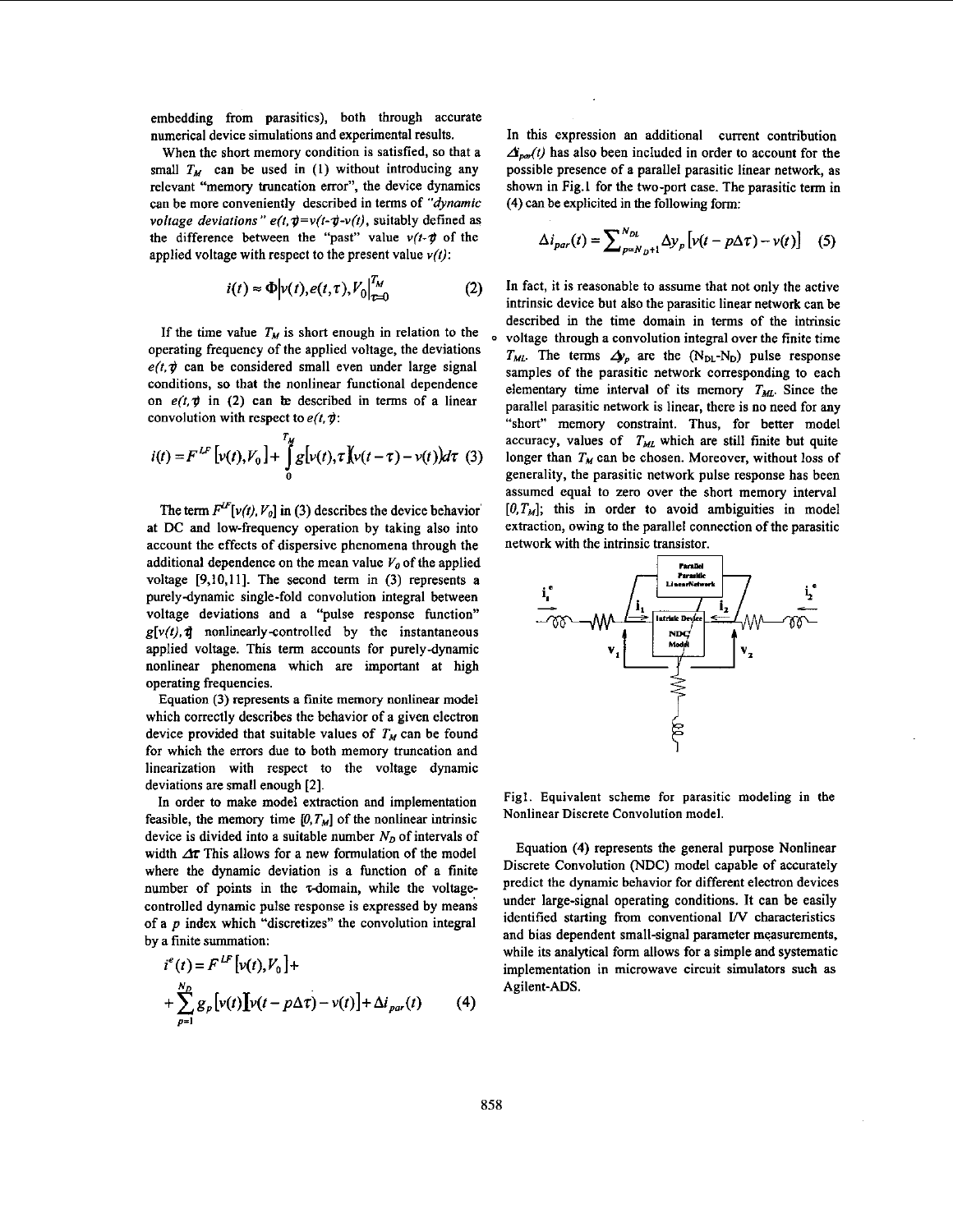#### **m.** MODEL IDENTIFICATION

The model extraction procedure simply starts from DC and pulsed I/V characteristic measurements [9] on the device, which lead to the identification<sup>1</sup> of the  $F^{\text{LF}}$  term in (4). Then, the "weights"  $g_p[v(t)]$  and  $\Delta y_p$  of the voltage dynamic deviations can be computed for any value of the controlling voltage  $v(t) = V_B = V_0$  by minimizing the mean square discrepancy between the measured small-signal admittance  $Y_{mis}[V_B, Q_j]$  (i=1,..., N<sub>o</sub>) and the corresponding value predicted by model **(4).** More precisely, by linearizing and Fourier transforming **(4).** the model "fitting" to the measured intrinsic admittance  $Y_{mis}[V_B, Q]$  can be expressed in the form:

$$
Y_{mis}[V_B, \omega_i] = g^{LF}[V_B] +
$$
  
+  $\sum_{p=1}^{N_D} g_p[V_B] \left[ e^{-j\omega_i p \Delta \tau} - 1 \right] + \sum_{p=N_D+1}^{N_{DL}} \Delta y_p \left[ e^{-j\omega_i p \Delta \tau} - 1 \right]$  (6)

where  $g^{\mu\nu}[V_{B}]$  is the differential conductance corresponding to the low-frequency term  $F^F$ .

When a suitably wide set of different bias points V<sub>Bk</sub>  $(k=l, ..., N_B)$  and frequencies  $\omega_i$   $(i=l, ..., N_\omega)$  has been chosen, expression (6) provides a set of  $N_B \times N_\omega$  complex equations, which impose the congruence between the model small-signal response and the measured admittance *Y<sub>mis</sub>*. It should be noted that these equations are linear with respect to the  $N_{DL}+(N_{B}-1)N_D$  unknowns  $g_p[V_{Bk}]$ , for  $k=1,..., N_B$ ,  $p=1,..., N_D$  and with respect to  $\Delta y_p$  for  $p=N_D+1,...,N_{DL}$  which are the characteristic parameters of the purely dynamic part of the NDC model. Thus, the model extraction procedure can he based on simple and reliable algorithms for the mean-square solution of over determined systems of linear equations. This is an important advantage with respect to conventional models, whose parameter extraction normally involves nonlinear optimization algorithms, which may suffer from different convergence problems, like the strong dependence on the starting point due to multiple local minima. **Our** model, instead, involves a much larger number of parameters, but their extraction from measured data can be carried out with simple and highly reliable numerical techniques.

The model extraction procedure enables the wltagecontrolled terms  $g_p[v]$  to be computed only over a grid of voltages  $v=V_B$  within the device operating region, thus providing only a sampled characterization of the nonlinear model functions. Clearly, since continuous and highly

regular functions are needed for accurate circuit simulation, suitable general-purpose methods for the interpolation or approximation of nonlinear functions defined by look-up tables are needed. In particular, a previously proposed approach for nonlinear function approximation, based on sampled-signal theory **[8],** was adopted for its high flexibility in accurately describing different nonlinear electron device characteristics.

All the above expressions, which have been presented by considering for simplicity a single-port electron device, can he easily generalized to multiport devices by vector reinterpretation.

# **IV.** EXPERIMENTAL **RESULTS**

In this paper experimental results concerning the NDC model capabilities for IMD prediction **are** provided. In particular, the model bas been applied for the nonlinear modelling of a  $0.25 \times 600 \mu m$  PHEMT device to be used in the design of highly linear amplifiers for both point to point and point to multipoint microwave links.

First, the DC characteristics and small-signal S-parameter measurements have been de-emhedded from parasitic resistances and inductances. Then the NDC model and the parallel linear parasitic network were identified, on the basis of the procedure outlined above, by using  $T<sub>M</sub>$ =6ps,  $N_D=3$  ( $\Delta t=2ps$ ),  $N_{DL}=30$ .

Figure 2 shows the IMD to carrier ratio, as a function of the output power, measured and predicted through the NDC model at 13 and **ISGHz** (the two tone displacement was **IOMHz** and the device was biased in class A with I<sub>D</sub>=60mA, V<sub>DS</sub>=6.5V). Despite the very low level of the IMD products (required by the specific application), the NDC prediction shows an excellent agreement with experimental data for a wide number of load and source impedance conditions.

## V. CONCLUSION

The Nonlinear Discrete Convolution model **has** been applied for the intermodulation prediction of PHEMT devices. One of the main feature of the model is its systematic and unambiguous identification procedure. More precisely, the "fitting equations" which impose the constraints between the model response and actual measurements are linearly dependent on model parameters, **so** that a conventional least-square algorithm can be adopted for their identification.

**As** confirmed by the experimental results presented, the model provides accurate results in IMD prediction at high operating frequencies. Future work will be devoted to model validation in the Ka band.

**<sup>&#</sup>x27;As** an alternative the approaches proposed in **[10,11],**  which do not require pulsed **I/V** measurements, can he applied.